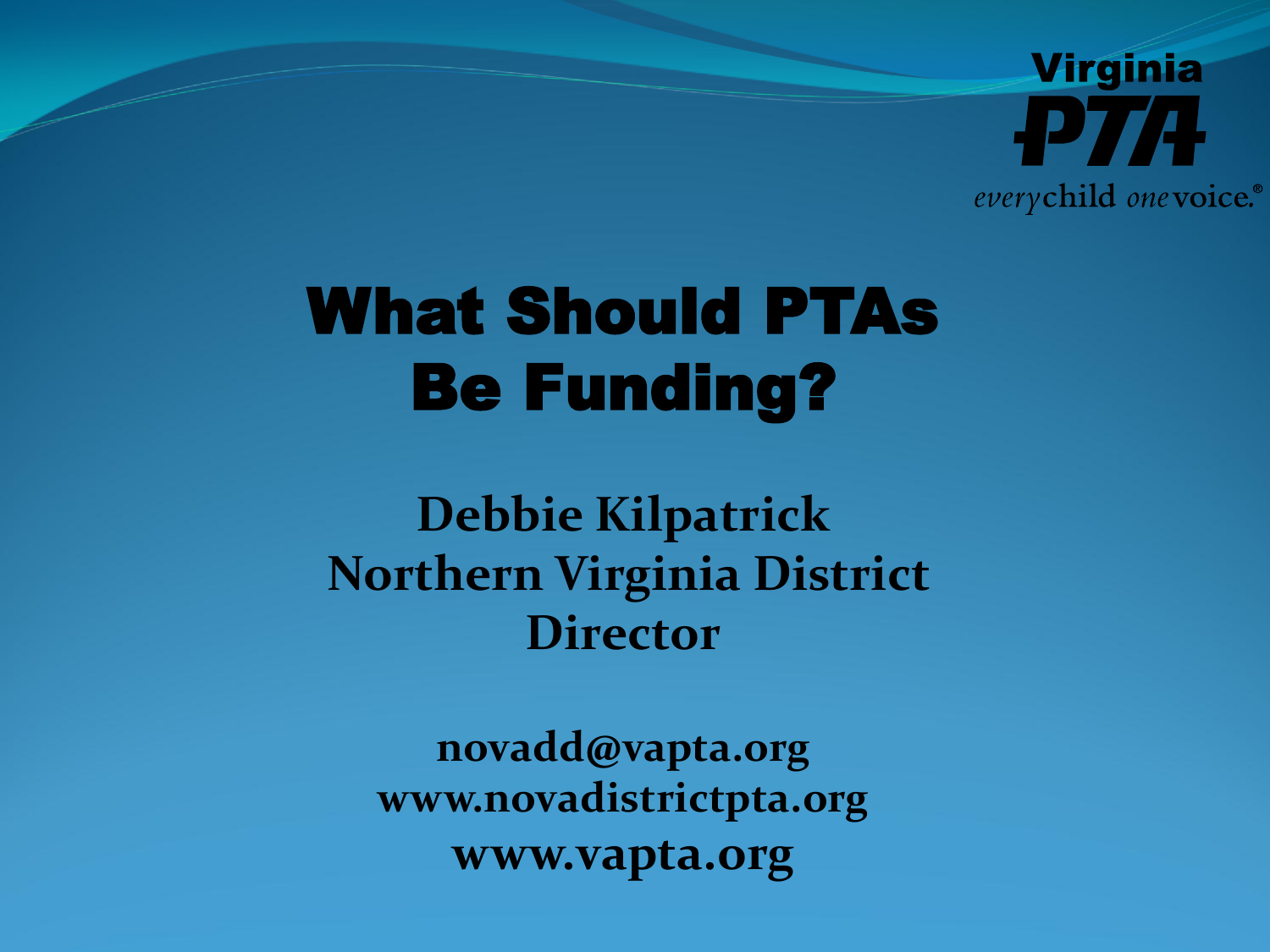# Determine your Funding Fundamentals

**Who does your PTA support? Why does the school need funds? When should PTAs raise funds just for the school? What requests should PTA fund? How much funding is enough?**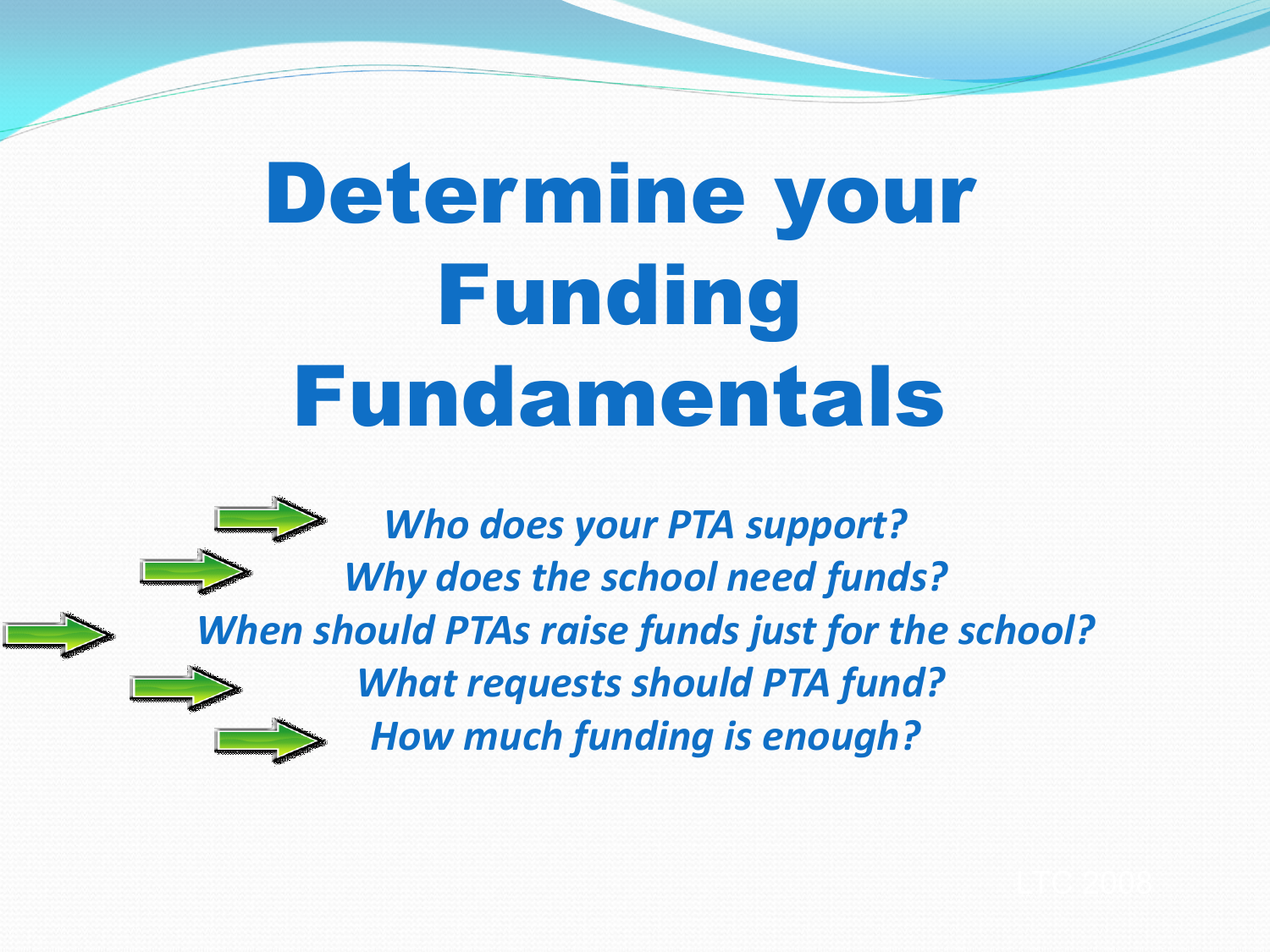### PTA VISION, MISSION AND PURPOSES



PTA's vision is making every child's potential a reality.

#### **PTA's mission is to be**

- **A powerful voice for all children,**
- **A** relevant resource for families and communities, and

**A strong advocate for the education and well**being of every child.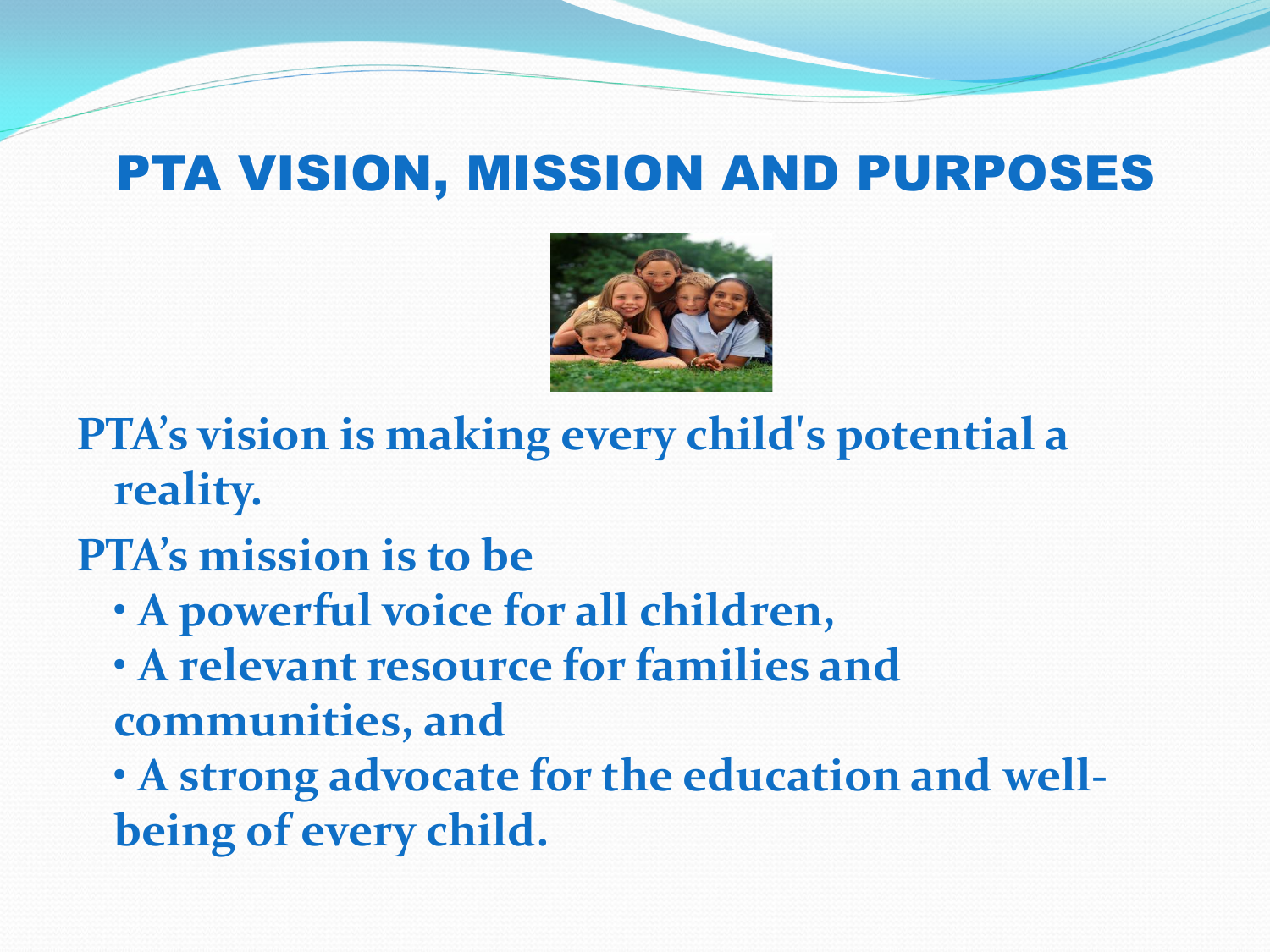# PTA PURPOSES



PTA's purposes, or historical goals are as follows:

- **To promote the welfare of the children and youth in home, school, community, and place of worship**
- **To raise the standards of home life**
- **To secure adequate laws for the care and protection of children and youth**
- **To bring into closer relation the home and the school, that parents and teachers may cooperate intelligently in the education of children** and youth
- **To develop between educators and the general public such united efforts as will secure for all children and youth the highest advantages in %%%%%%%%physical,%mental,%social,%and%spiritual%education.**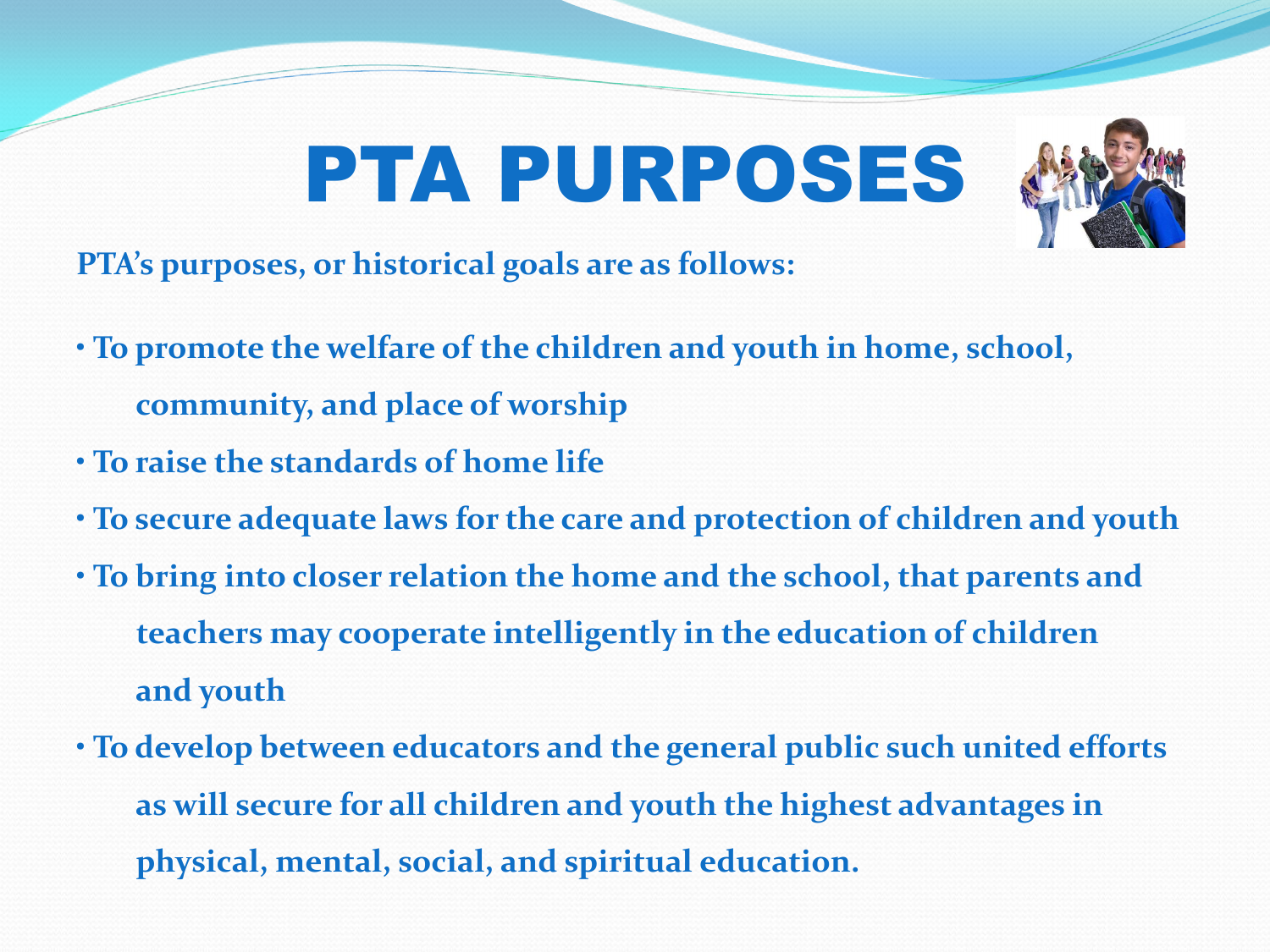# VA PTA on Fundraising

**• A PTA or PTSA is NOT a fundraising or money raising organization** 



- **Purpose is to promote the welfare of children**
- **Educate parents, teachers and the community to the needs of!schools**
- Material aid to the school is not a function of the a PTA
- Funds should be for a definite, pre-determined and budgeted **purpose**

**www.vapta.org - library – LURG – Financial Matters**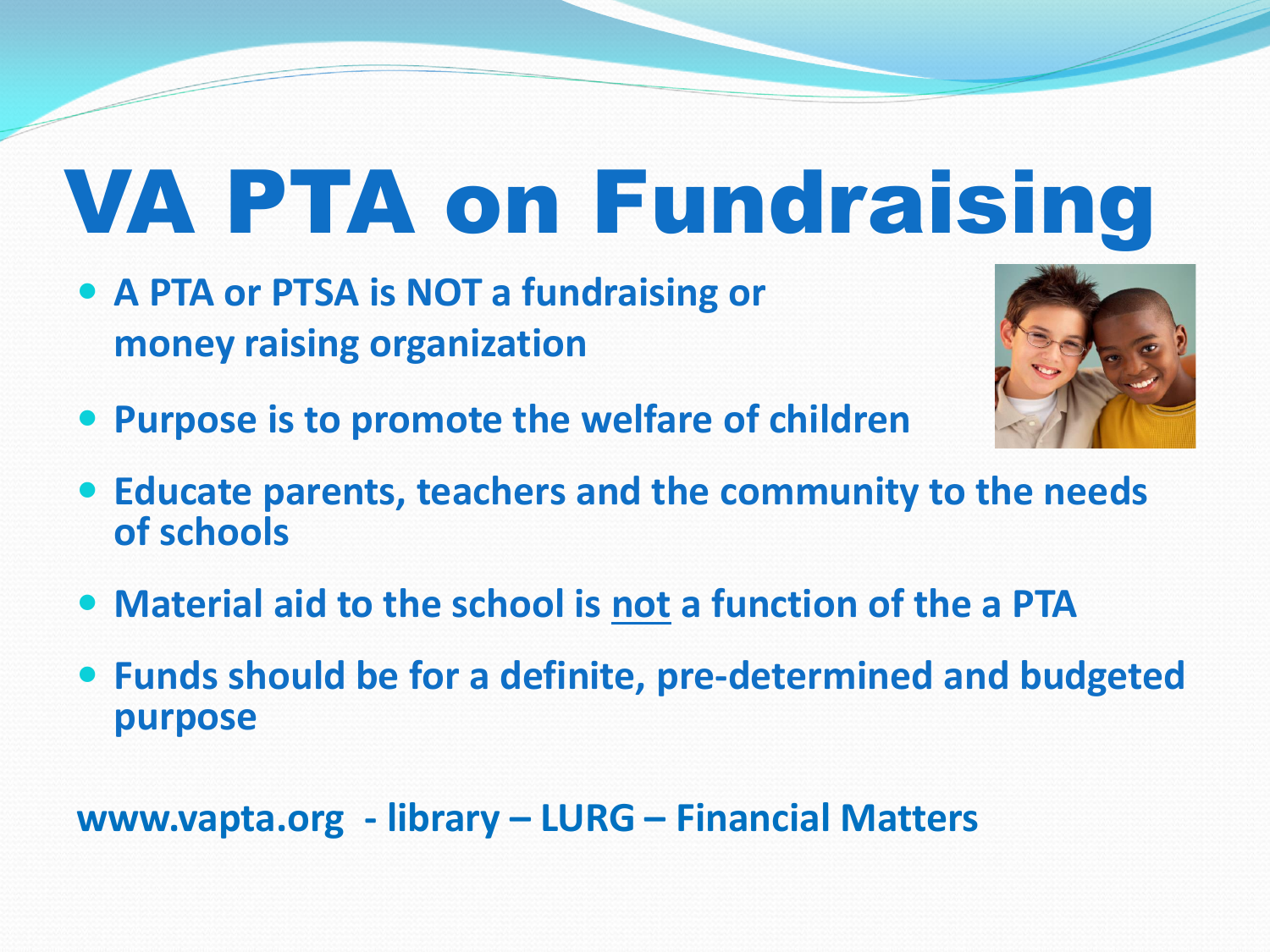# First Things First

- **Plan Programs**
- **Communicate with Principal**
- **Discuss school needs**
- **Plan a budget**
- **Plan fundraising activities to fund budget**
- **Evaluate at end of year**

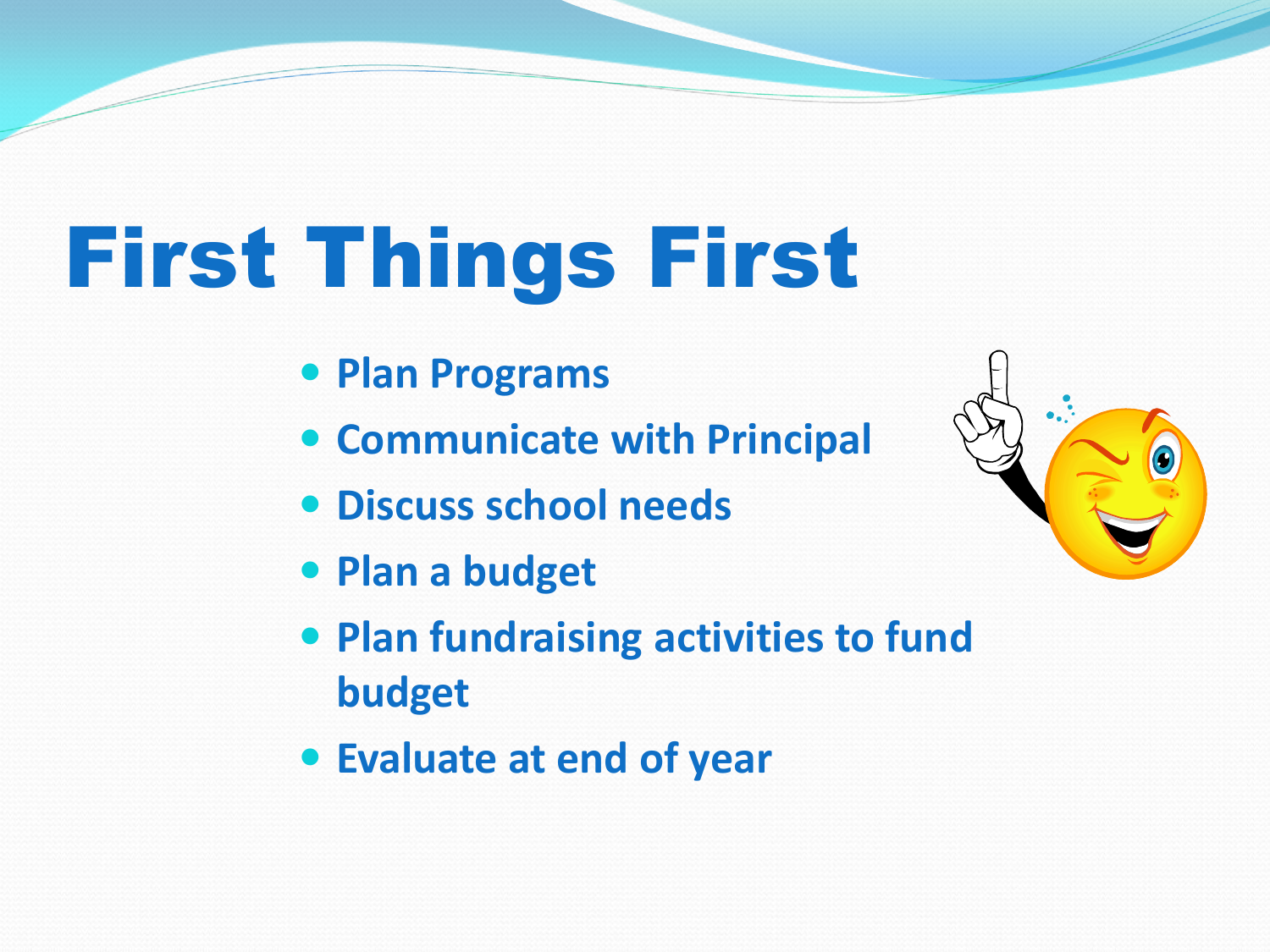### Remember Rules: Programs & Fundraising **3-1 rule**



**For every fund raising activity there should be at least three non-fund raising projects.** 

**These projects should be aimed at helping** parents, children, or advocating for school **improvements.**

© Virginia PTA 2011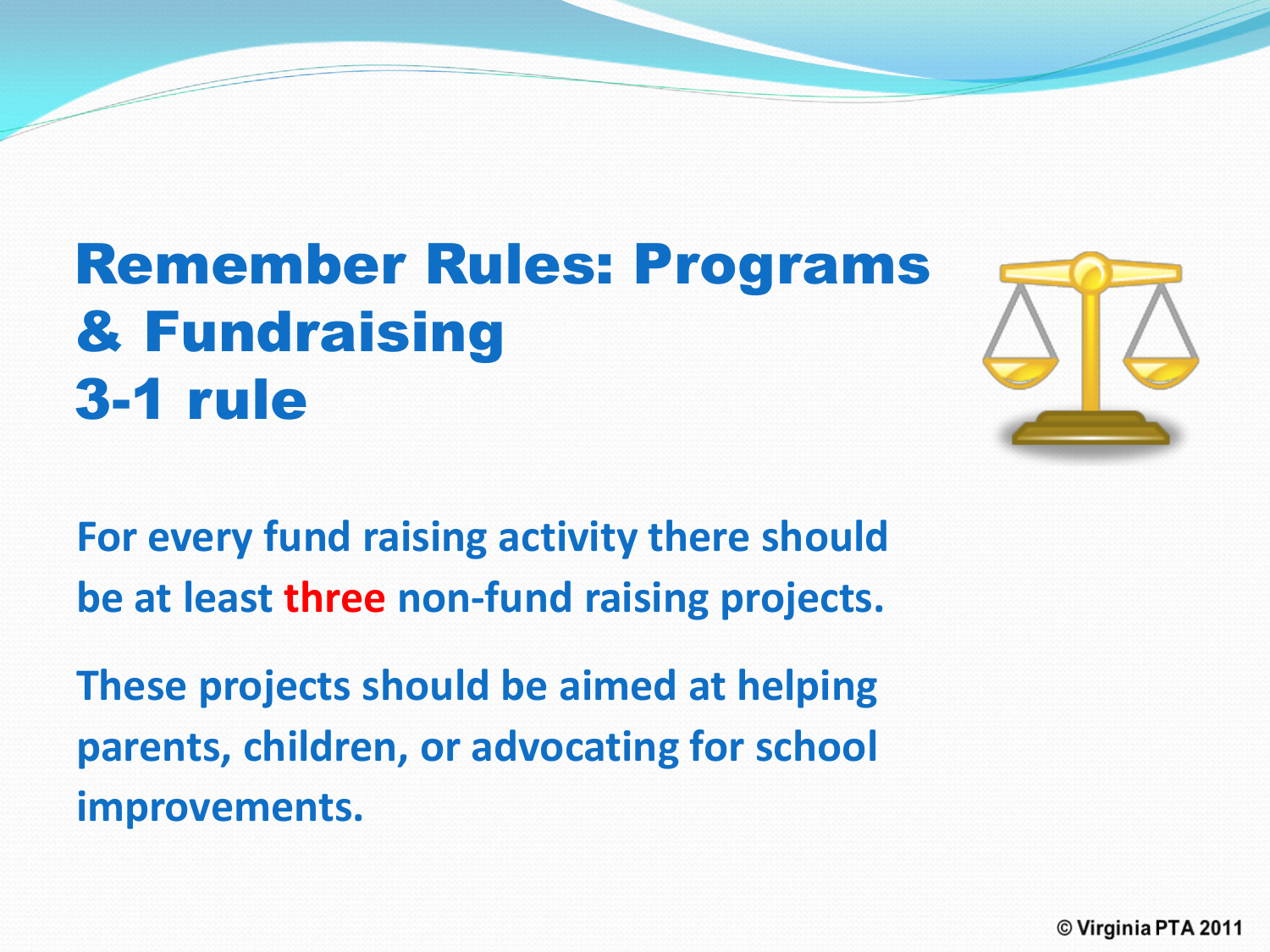## Funding Rules



- All fundraising activities must be approved by the **general!membership!!(***budget\$approval***)**
- **Under no circumstances should a PTA collect, donate or raise funds for another organization**
- **PTAs may donate money to another PTA**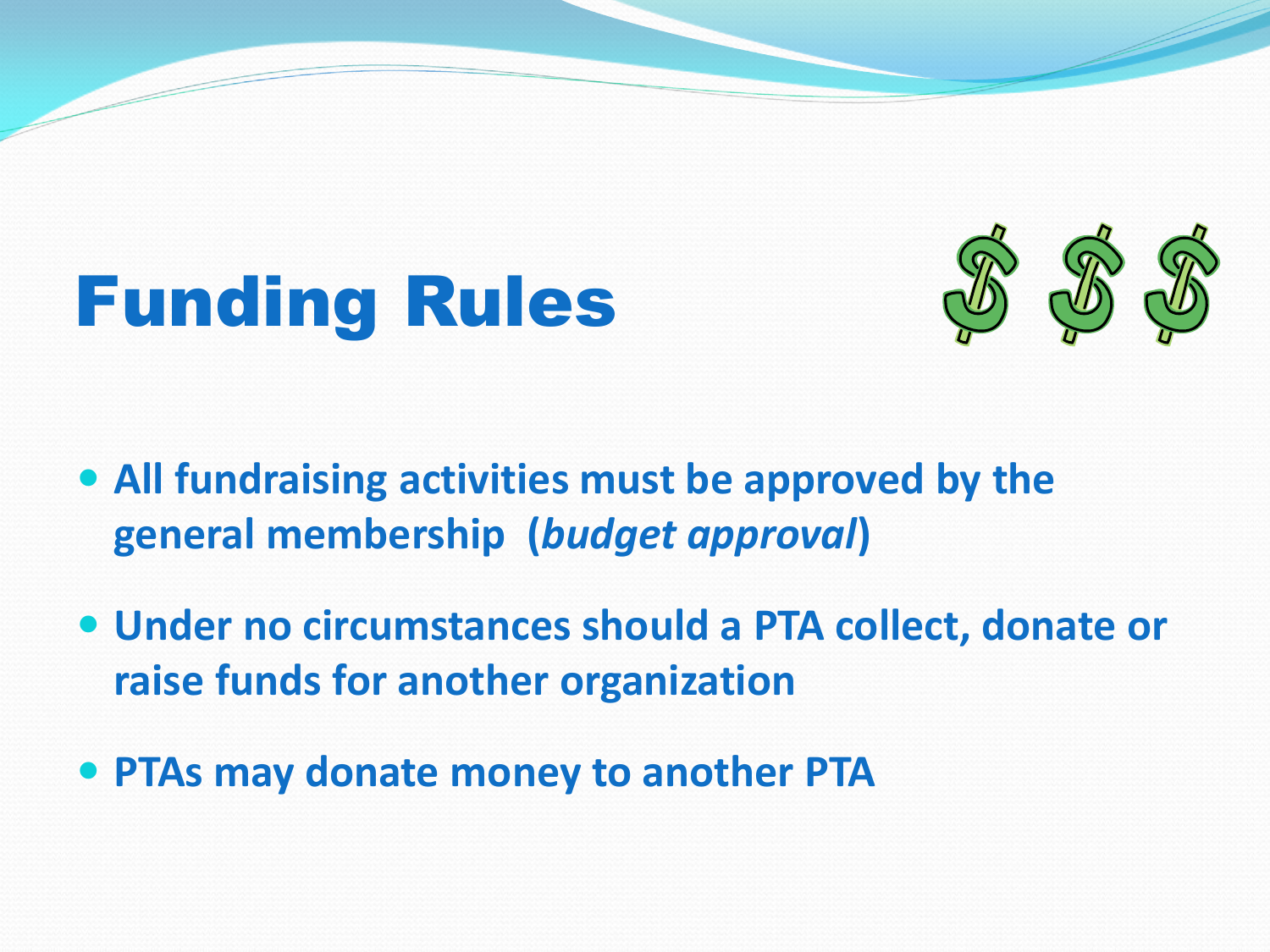## Who does your PTA support?

- **Students**
- y **Parents**



- School Staff -faculty, administration, support staff
- **School Community at large**

**Should PTAs financially support these groups? Is the PTA expected to provide all funding requests** submitted by staff and administration?

**Good communication about PTA priorities and respect** for others' roles makes for a strong school partnership.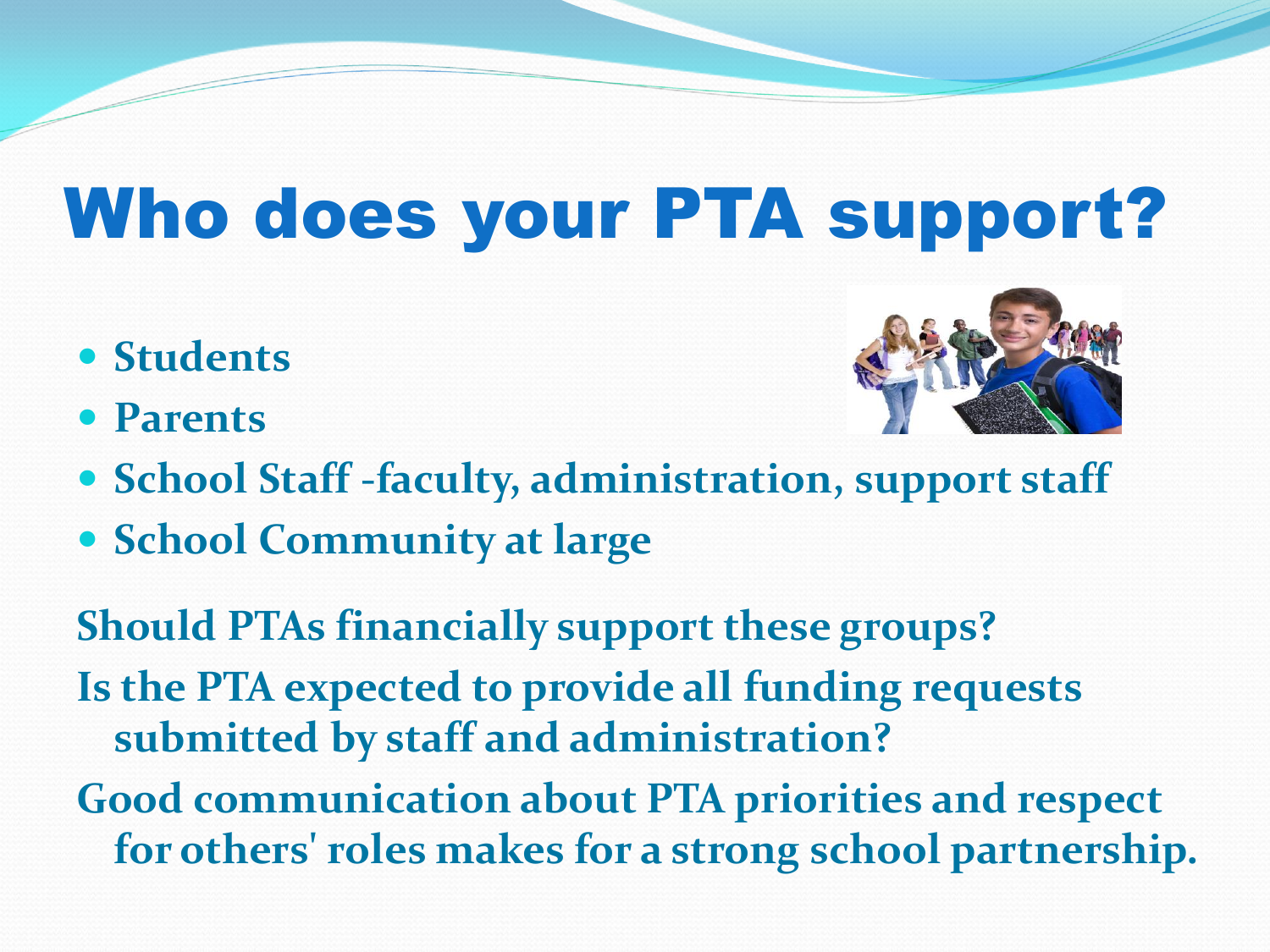## Suggested Use of PTA funds

- **Leadership and development training**
- **Programs**
- **Cultural Arts Program**
- **Financial Assistance (to include free & reduced lunch students)**
- **Recognition of Awards of Student Achievement**
- **Curriculum Enhancement**
- **Equipment (technology, fitness)**
- **After-School Programs**

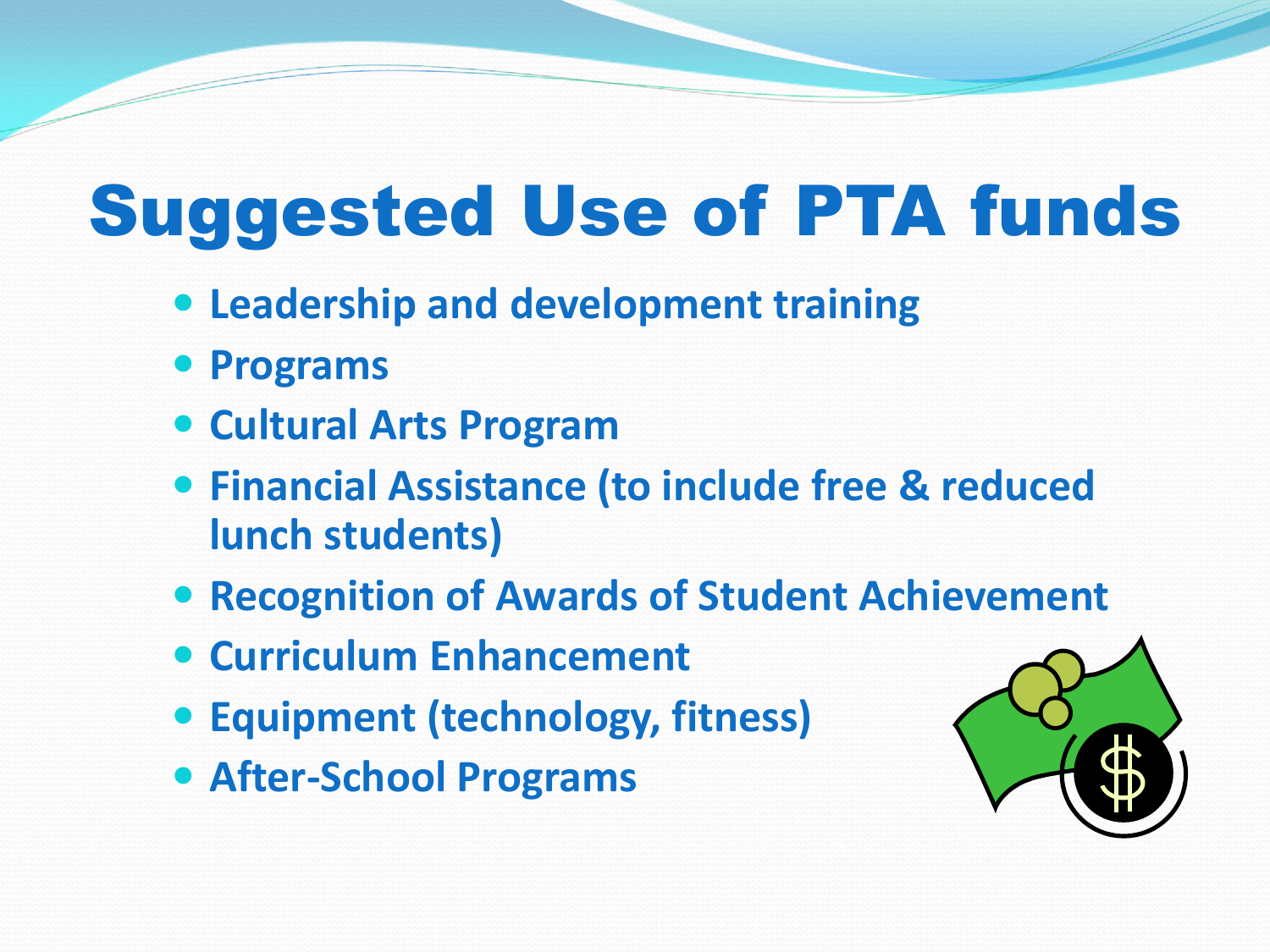## Why does the school need funds?

• Nationally, school districts have had their budgets reduced due to decreased federal, state and county funding for public education, therefore schools are more and more dependent on PTAs to supplement and fill in the gaps of the reduced services normally expected by parents and staff members. This need for funding can cause some issues between PTAs and schools, but can also lead to creative fundraising.

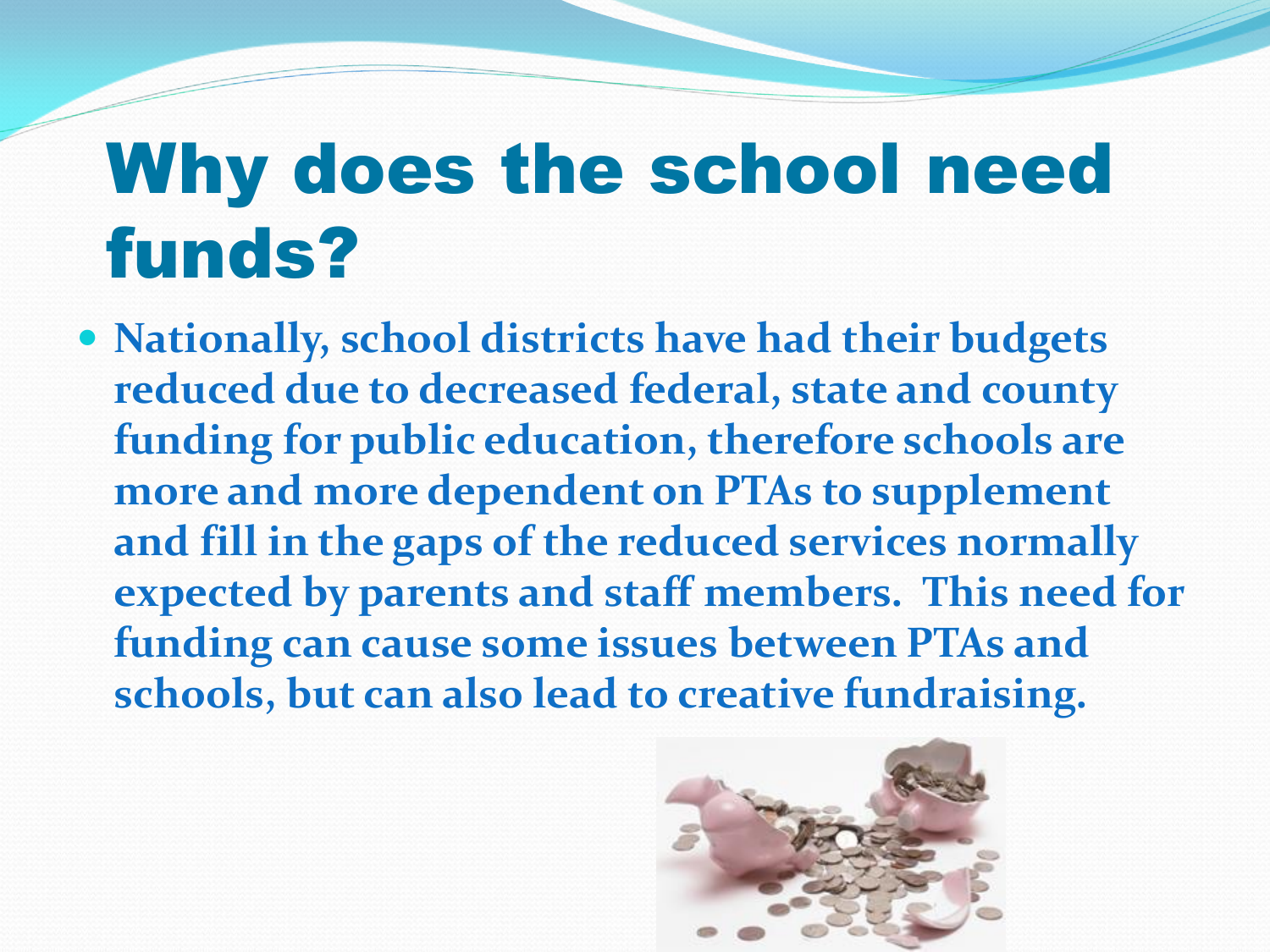# Use of School funds

- **Basic items are required to be funded by local,** state, and federal governments
- **Provide a safe and comfortable learning environment**
- **Provide textbooks and adequate curriculum tools**
- **Employ qualified Faculty**
- **Purchase equipment to meet student/staff basic needs**
- **Curriculum Enrichment Programs**
- **Educational Field Trips/Events**

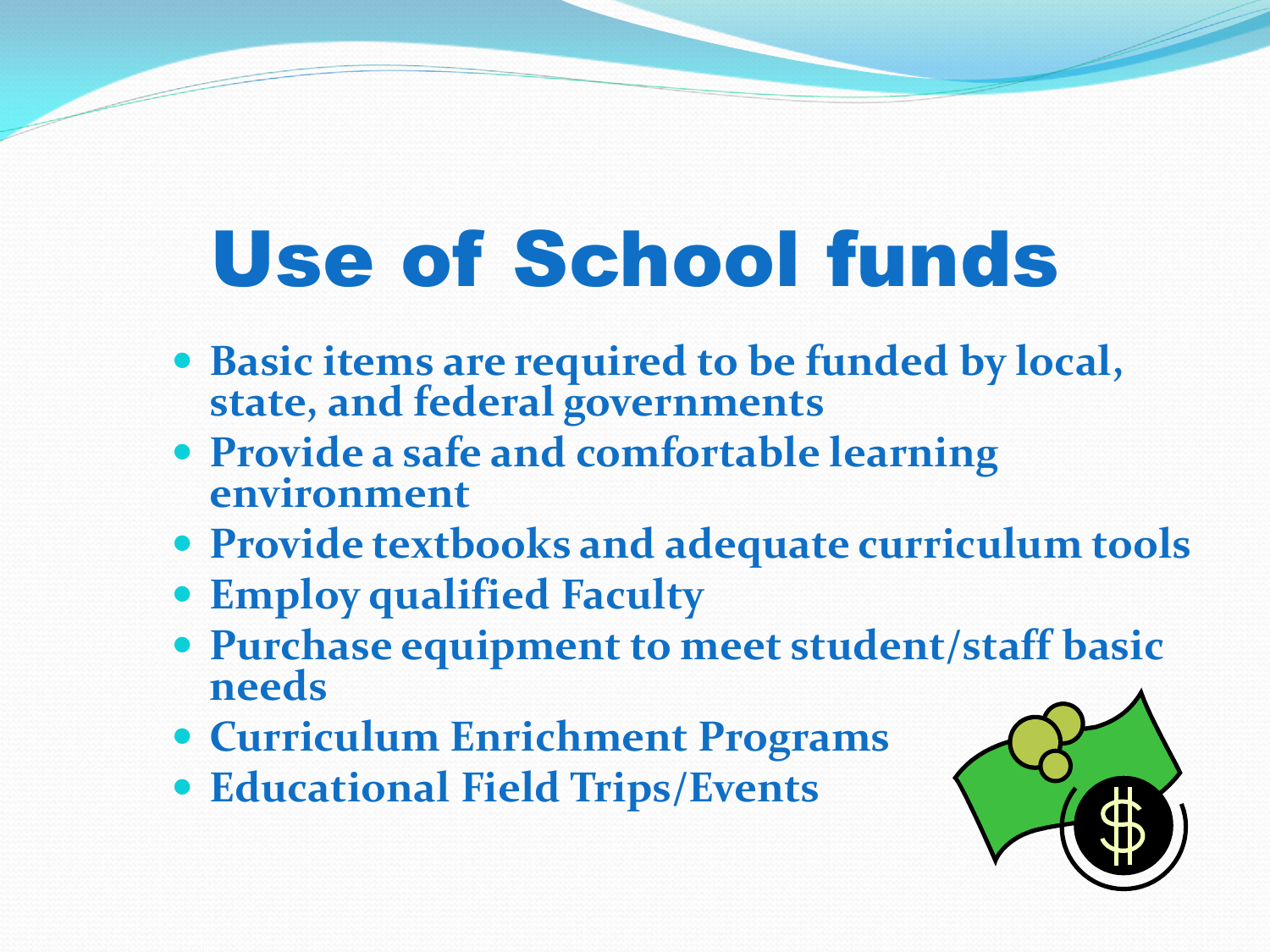### What requests should PTA fund?

**Schools have many needs and look to their PTA to** supplement these needs. In determining what requests your PTA should honor, review the PTA mission and the budget to justify funding the **following:**

- **Playground equipment**
- **Gym%equipment**
- **Smart boards, laptops, cameras, and other technology equipment**
- **Disposal products**
- **Teacher Appreciation events Health and Safety equipment**

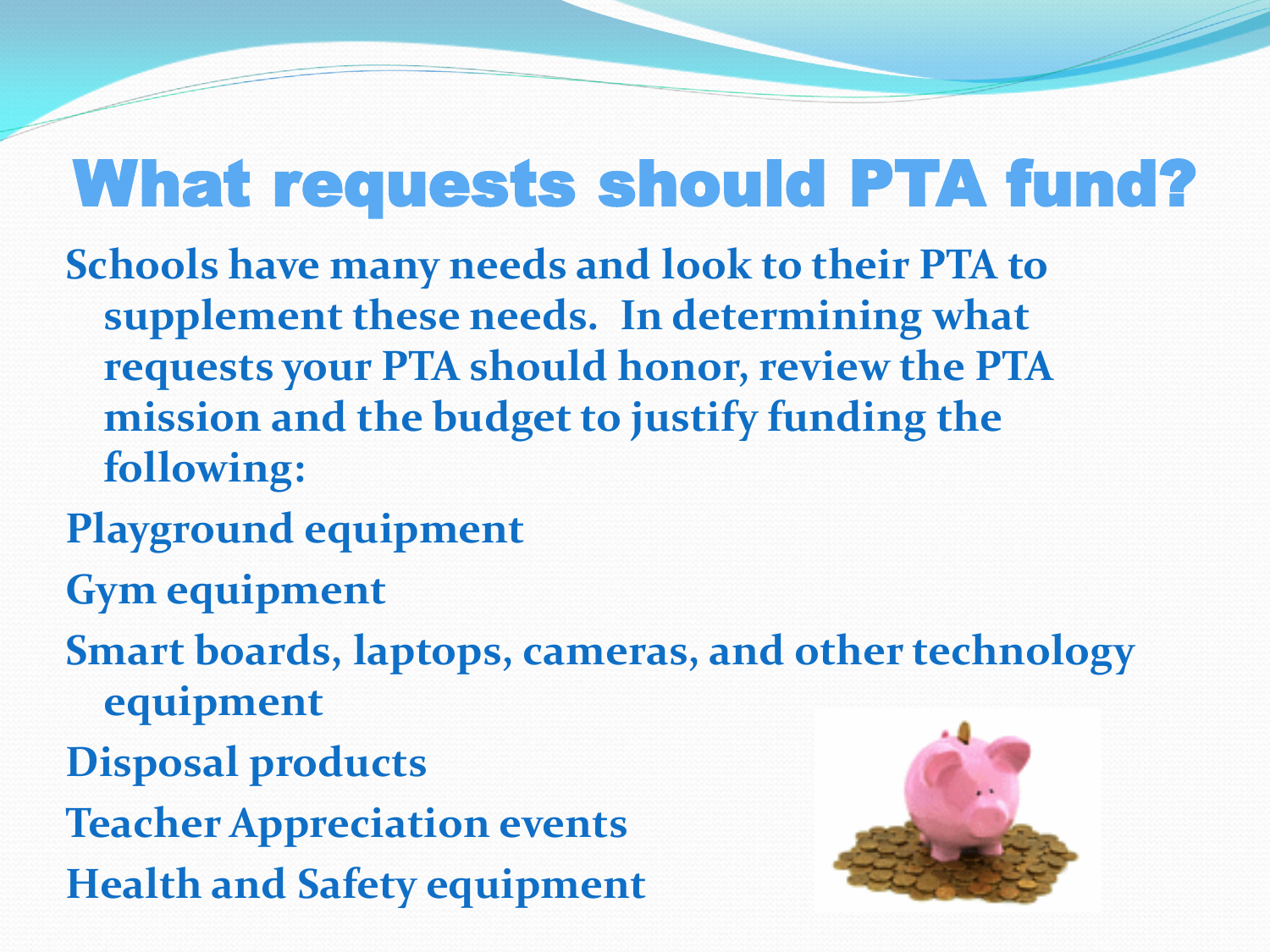## When should your PTA Raise Funds just for the school?

- **Establish goals for the year to determine what** funds will be needed to support PTA programs.
- **Identify the need, the opportunity, or the** problem to be solved to justify a fundraiser.
- **Determine if there is a specific need (i.e.** playground equipment, gym climbing wall, **outdoor science lab) to target fundraiser.**
- **Assess technology/equipment needs and funds needed to enhance learning ability for all students.**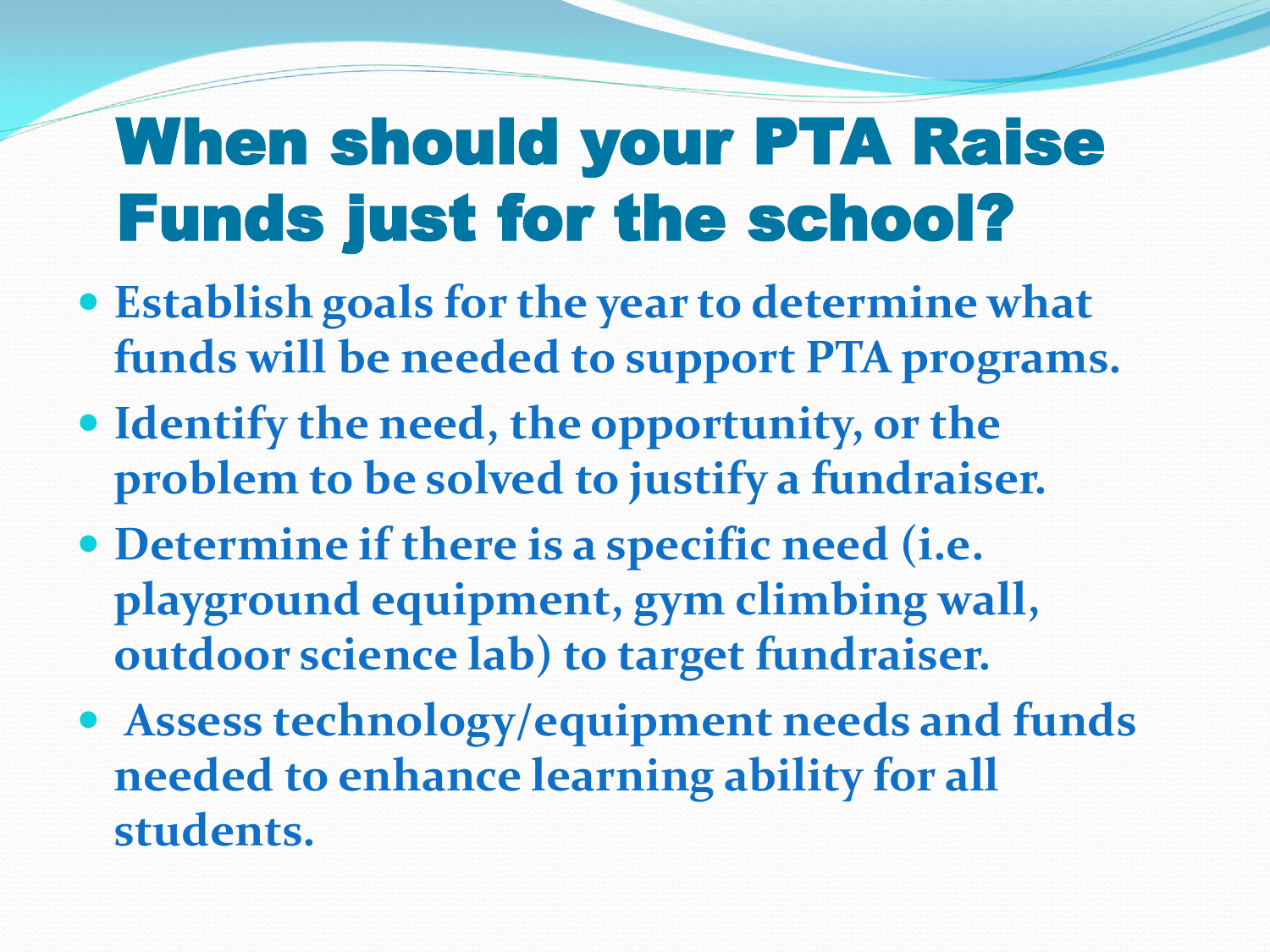# Rules for PTA Funding

#### **PTA can do:**

- **Raise funds for programming**
- **Raise funds for technology**
- **Raise funds for playground equipment**
- **Provide Gym enhancements to meet** students' needs
- **Purchase paper and supplies for classrooms**
- **Provide appreciation for staff members in moderation**
- **Provide free programs for students/parents**
- **Provide educational scholarships and grants to students/faculty**

#### **PTA cannot do:**

- **Sign contracts for maintenance of donated!equipment**
- **Sign contracts for more than one year ahead**
- **Provide disposal items such as ink.** cartridges; note paper; pens, pencils **for!staff!members**
- **Pay for individual PTA membership** dues, but can sponsor a membership
- Pay for teacher/administrator salaries
- Pay for substitute teachers
- **Purchase personal use equipment for staff!members**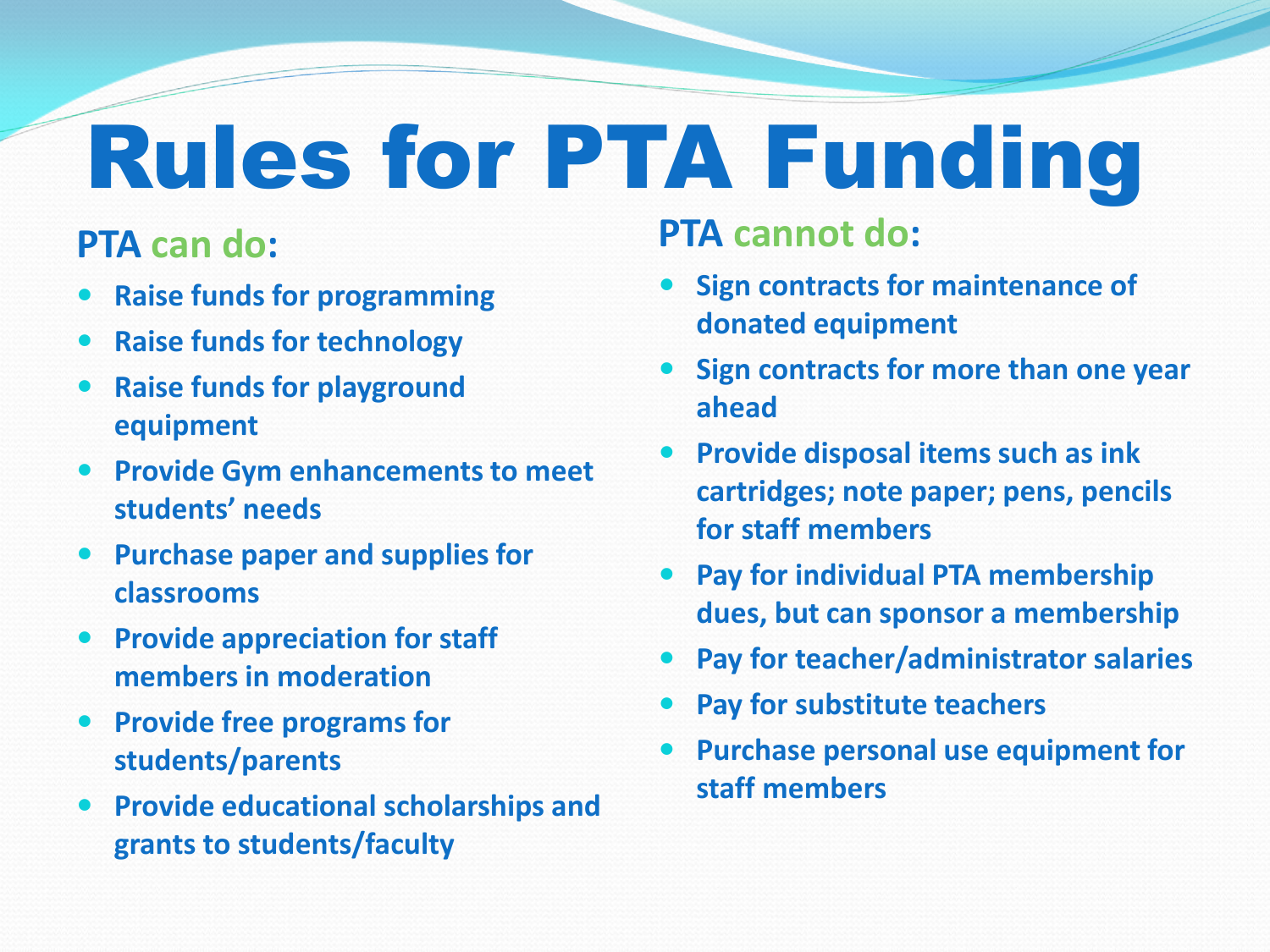## How much funding is enough? **PTAs should decide:**

- How much of the budget will go to school related **needs.**
- How much of the budget will go toward programs directly benefiting students.
- What percentage of the budget will go toward staff/faculty appreciation.
- **How much funds are needed to be raised to meet the PTA goals for current year and to limit** fundraisers to only meet these planned goals **limit funds carryover.**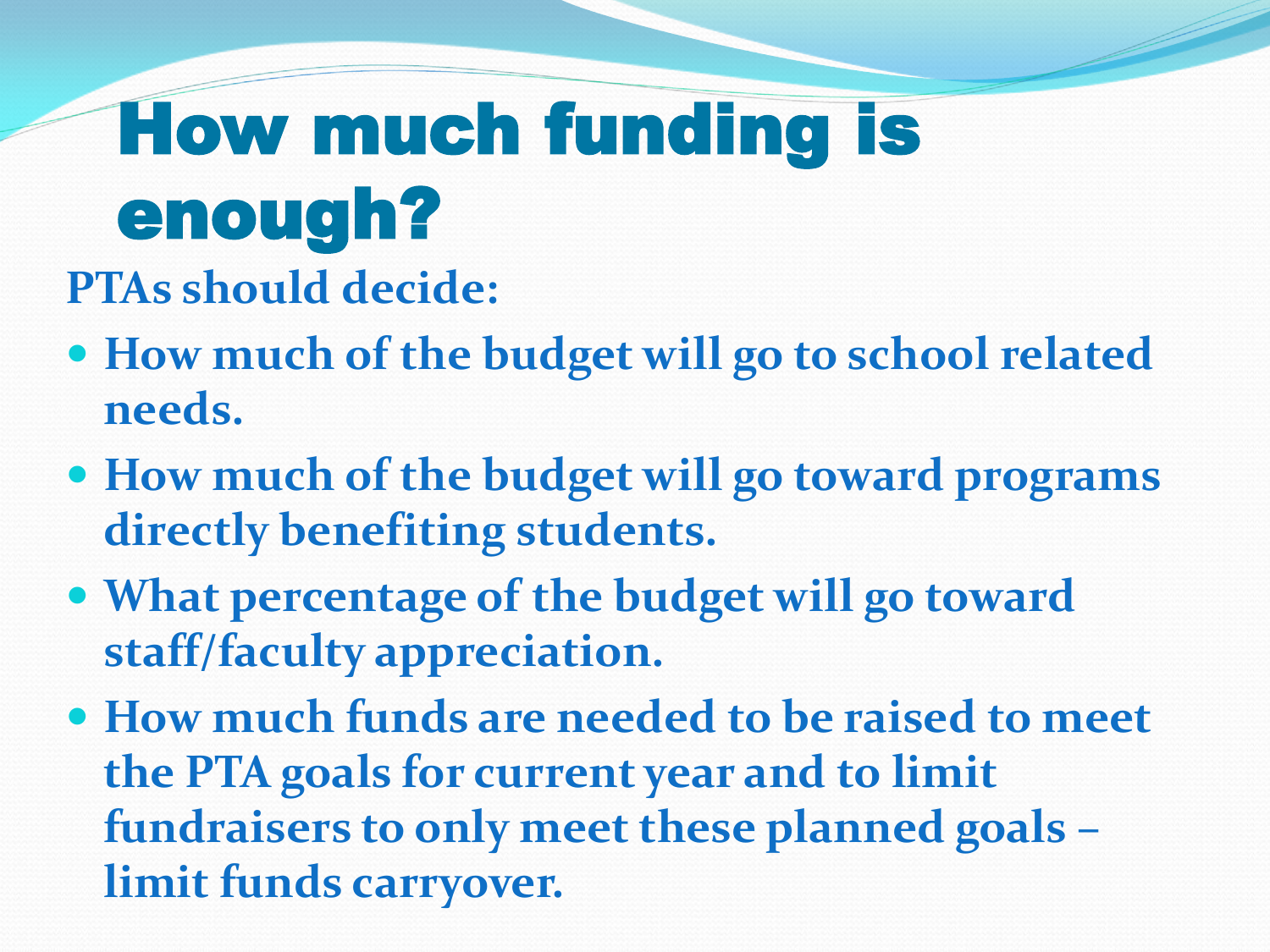## Community Funding Support

#### Corporate Programs

- **Box Tops 4 Education**
- **Store purchase for PTA or School Support**
- **Campbell Soup labels**

### **Sponsor Nights • Book Fairs**

- ͻ**!!!Local!Restaurants**
- **Book Stores**
- **Skating Rinks**

#### Events

- **Spaghetti dinner**
- **Sock Hop**
- **School Beautification**
- **Spring/Fall Carnival**
- **Talent show**
- 

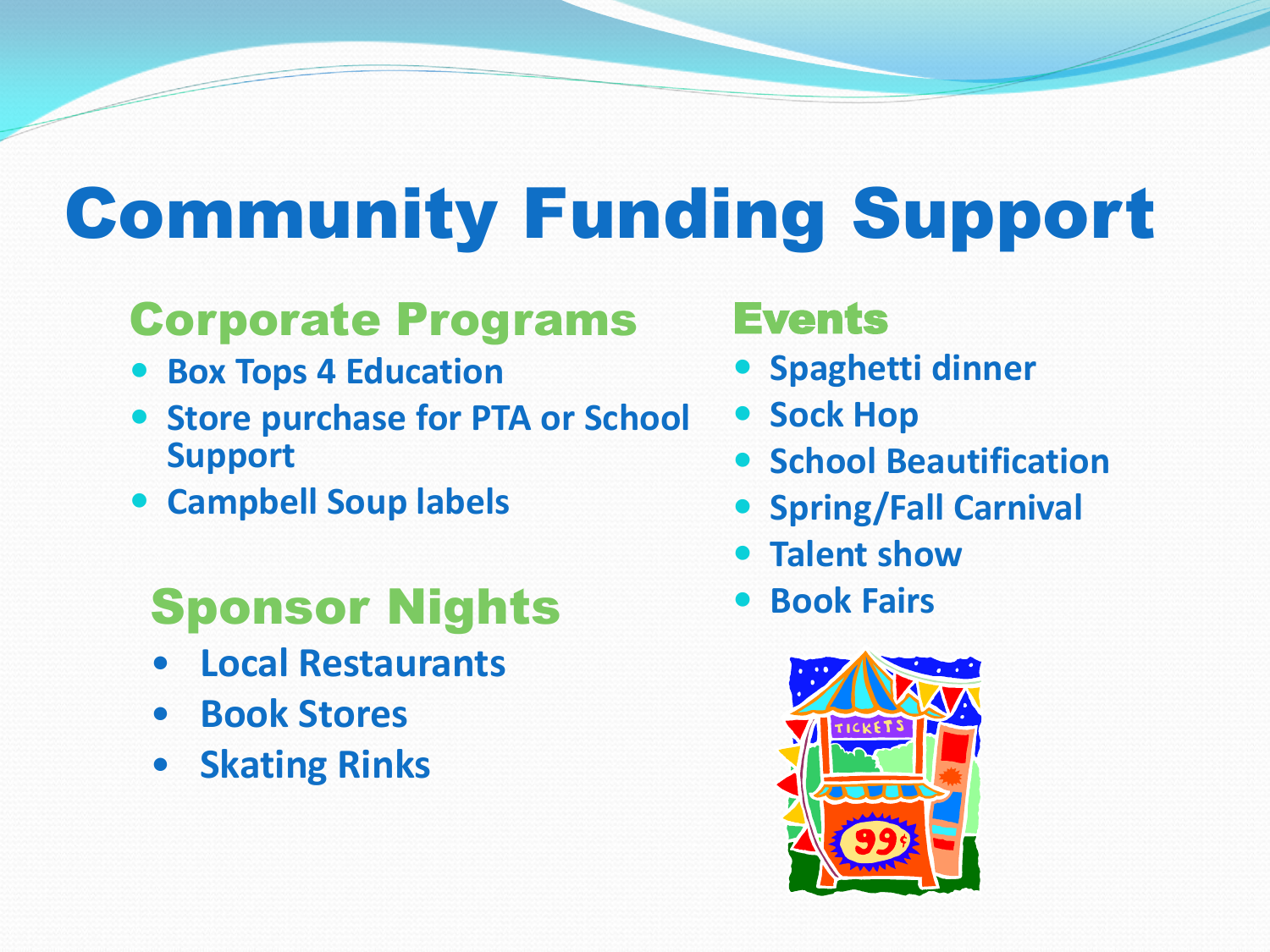# Funding Review

- **Review programs once a year**
- **Review successes and changes**
- **Review budget and fundraising plan**
- **Work with school to determine appropriate funding requests in** support of students and staff
- **Report to PTA with plans**